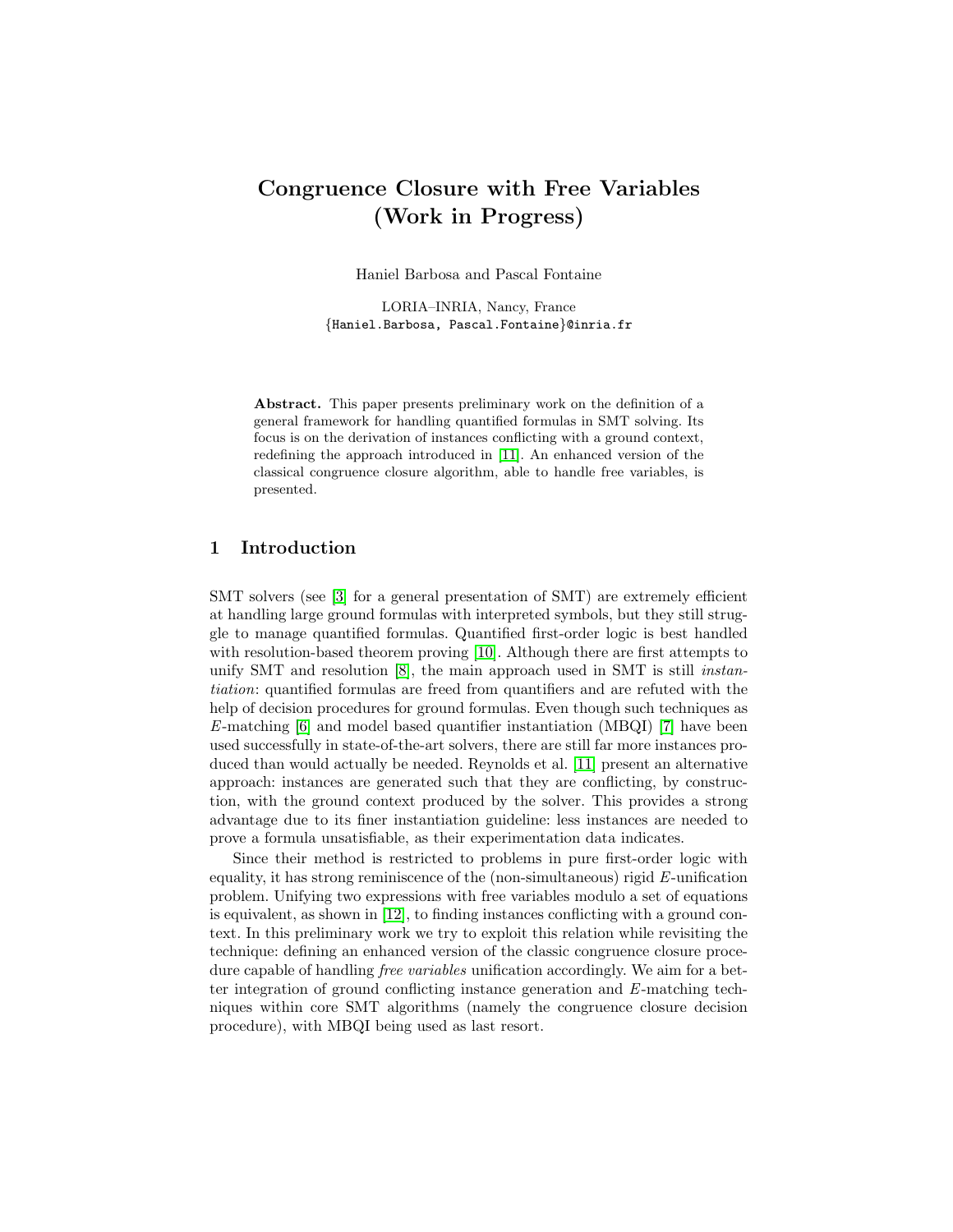## 2 Notations and basic definitions

We recall here some usual notions of first-order logic. For simplicity, we work in mono-sorted (in contrast to many-sorted) languages. A first-order language is a tuple  $\mathscr{L} = \langle \mathcal{X}, \mathcal{P}, \mathcal{F} \rangle$  where X, P and F are enumerable sets of variable, predicate and function symbols, respectively. Every function and predicate symbol has an arity. Nullary functions and predicates are called constants and propositions, respectively. Formulas and terms are generated by

 $t ::= x \mid f(t, \ldots, t) \qquad \varphi ::= t \approx t \mid p(t, \ldots, t) \mid \neg \varphi \mid \varphi \vee \varphi \mid \forall x_1 \ldots x_n \ldots \varphi$ 

in which  $x, x_1, \ldots, x_n \in \mathcal{X}, p \in \mathcal{P}$  and  $f \in \mathcal{F}$ . The symbol  $\approx$  stands for *equality*. We will mostly work in predicate-free languages. The usual conventions for *dise*quality, existential quantification and connectives are assumed. In particular we use  $\wedge$  for conjunction. The terms in a formula  $\varphi$  are denoted by  $\mathbf{T}^{\varphi}$ . Atoms are formulas of the form  $t \approx t$  and  $p(t, \ldots, t)$ . A *literal* is an atom or its negation. A subformula appears positively (resp. negatively) in  $\varphi$  iff it is under an even (resp. odd) number of negations. A subformula  $\forall x_1 \dots x_n \psi$  of  $\varphi$  is weakly (resp. strongly) quantified iff it appears positively (resp. negatively) in  $\varphi$ . A formula is in Skolem form iff it has no strong quantifiers.

Whenever convenient, an enumeration of symbols  $s_1, \ldots, s_n$  will be represented as **s**. Analogously, an enumeration of binary operations  $s_1$  op  $t_1, \ldots, s_n$  op  $t_n$  is represented as **s** op **t**.

Terms and formulas without variables are denoted ground. Free and bound variables are defined in the usual way. A substitution is a function from variables to terms such that  $\sigma = {\mathbf{x} \mapsto \mathbf{t}}$  maps each variable  $x_i \in \mathbf{x}$  into the term  $t_i \in \mathbf{t}$  and every other variable not in **x** to itself.  $\varphi \sigma$  (resp. to) denotes the recursive application of  $\sigma$  in the structure of the formula (resp. term) in a capture-avoiding way, while not substituting bound variables. The domain of  $\sigma$  is the set  $dom(\sigma) = \{x \mid x \in \mathcal{X} \text{ and } x\sigma \neq x\}$ , while the range of  $\sigma$  is  $ran(\sigma) = \{x\sigma \mid x \in dom(\sigma)\}\text{. } \sigma \text{ is a ground substitution iff every term in } ran(\sigma)$ is ground. The *composition* of two substitutions  $\sigma_1$  and  $\sigma_2$  is defined such that  $\sigma_1 \circ \sigma_2 = \{x \mapsto (x \sigma_2) \sigma_1 \mid x \in \mathcal{X}\}\.$  It is commutative for ground substitution, that is, everywhere in this text. A formula  $\psi_1$  is an *instance* of a formula  $\psi_2$  iff there is a substitution  $\sigma$  such that  $\psi_1 = \psi_2 \sigma$ .

An *interpretation* is represented as a tuple  $\mathcal{M} = \langle \mathcal{D}, \mathcal{I}, \mathcal{V} \rangle$ , in which  $\mathcal D$  is a non-empty *domain*;  $\mathcal{I}$  is a function mapping each function symbol  $f$  to a function  $f^{\mathcal{I}}: \mathcal{D}_1 \times \cdots \times \mathcal{D}_n \to \mathcal{D}$  and each predicate symbol p to a predicate  $p^{\mathcal{I}}: \mathcal{D}_1 \times \cdots \times \mathcal{D}_n \to \{\top, \bot\};\, \mathcal{V} \text{ is a valuation assigning an element of } \mathcal{D} \text{ to every }$ variable. M assigns a value in  $D$  to every term t, denoted  $[[t]]^M$ , and a truth value  $(\top, \bot)$  to every formula  $\varphi$ , denoted  $[\varphi]^{\tilde{M}}$ , through the usual recursive definition. M satisfies  $\varphi$ , written  $\mathcal{M} \models \varphi$ , iff  $\[\psi\]^{M} = \top$ , in which case M is a model of  $\varphi$ .  $\varphi$  is *satisfiable* iff it has a model. It is *unsatisfiable* otherwise. A set of formulas  $Γ$  entails a set of formulas Δ, written  $Γ$   $\models Δ$ , iff all interpretations satisfying every  $\varphi \in \Gamma$  also satisfy every  $\psi \in \Delta$ .

An interpretation M propositionally (resp. groundly) satisfies  $\varphi$ , written  $\mathcal{M} \models^{\mathbb{P}} \varphi$  (resp.  $\mathcal{M} \models^{\mathbb{S}} \varphi$ ), iff it is a model of its propositional (resp. ground)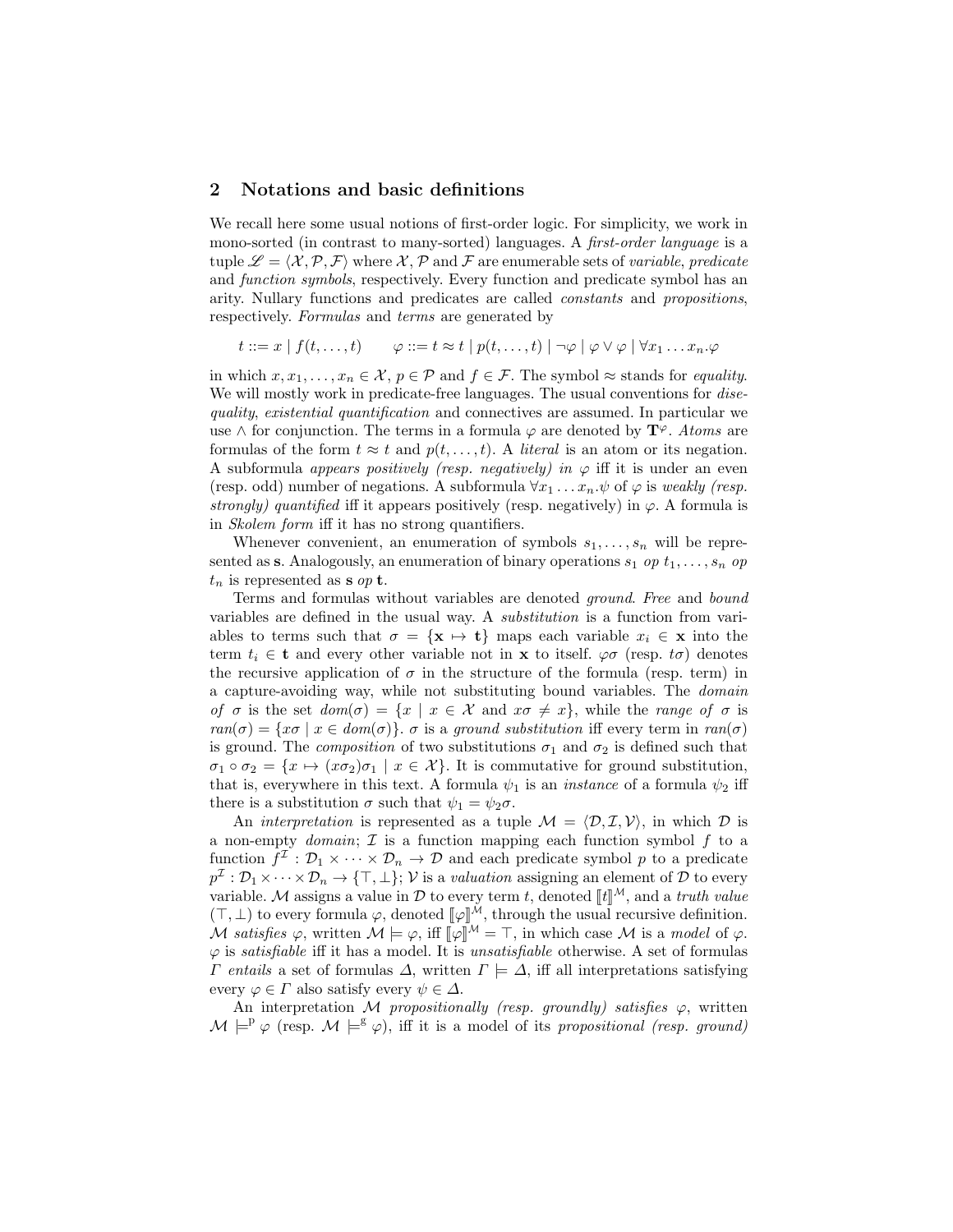abstraction, which is a propositional (resp. ground) formula where every nonpropositional atom (resp. quantified subformula) is mapped into a fresh propositional symbol. These notions carry out accordingly to other definitions.

## 3 Congruence Closure with Free Variables

Modern SMT solvers handle quantified formulas using instantiation. That is, while checking the satisfiability of a formula  $\varphi$  in a theory  $\mathcal{T}$ , the ground abstraction of the formula is given to the ground SMT solver, which provides a groundly  $\mathcal T$ -satisfiable set of literals. These abstracted literals correspond to (concrete) ground literals  $\mathcal L$  and quantified<sup>[1](#page-2-0)</sup> formulas  $\mathcal Q$ , with  $\mathcal L \cup \mathcal Q \models \varphi$ . If  $\mathcal{L} \cup Q$  is  $\mathcal{T}$ -satisfiable, then so is  $\varphi$ . This satisfiability check could be done by a model finder. As in [\[11\]](#page-7-0) we focus here on the problem of finding instances from  $\mathcal Q$ that groundly refute  $\mathcal{L}$ . Repeatedly adding such instances conjunctively to the original formula, combined with MBQI [\[7\]](#page-7-5), provides a practical and powerful procedure to deal with unsatisfiable formulas in SMT. We believe that better integrating ground conflicting instance generation [\[11\]](#page-7-0) and MBQI within the core SMT algorithm will generate new heuristics and ideas for a layered approach to quantifier handling.

It is assumed, for simplicity, that  $\mathcal L$  contains only equality literals and that each formula in Q is of the form  $\forall x.\psi$ , where  $\psi$  is quantifier-free and consists of a single clause of non-ground equality literals. We further assume that  $\mathcal T$ is the empty theory, that is, we work in pure first-order logic with equality. Since any unsatisfiable formula in pure first-order logic is also unsatisfiable in any theory, the techniques here can also be seen as an incomplete algorithm for SMT, whatever the background theories.

Problem description Given some formula  $\forall x.\psi \in \mathcal{Q}$ , if there exists a substitution σ such that  $\mathcal{L} \models \neg \psi \sigma$ , then, by Lemma [1](#page-7-7) (see Appendix [A\)](#page-7-8), there is a ground substitution  $\sigma'$  such that  $ran(\sigma') \subseteq \mathbf{T}^{\mathcal{L}}$ . Such a substitution refutes  $\mathcal{L}$  and is called ground conflicting.

As shown in [\[12\]](#page-7-6), computing a ground conflicting substitution is equivalent to solving a non-simultaneous rigid E-unification problem. Therefore it becomes the problem of finding a conjunctive set  $\Sigma$  of equalities  $x \approx t$  ( $x \in \mathrm{FV}(\psi)$ ) and  $t \in \mathbf{T}^{\mathcal{L}}$ ) such that  $\mathcal{L} \models \neg \psi \wedge \Sigma$ , each variable occurring at most once in  $\Sigma$ . Since this is a ground problem, classical SMT solving tools, i.e., Congruence Closure (see e.g. [\[9\]](#page-7-9)) can be adapted to solve it: unification of free variables must be handled, associating variables in  $FV(\psi)$  to ground terms already occurring in  $\mathcal{L}$ .

#### Algorithm CCFV

The CCFV procedure shown in Figure [1](#page-3-0) derives, if any, a ground substitution σ such that L ∧ ψσ is unsatisfiable. It computes a sequence of substitutions

<span id="page-2-0"></span><sup>&</sup>lt;sup>1</sup> Assuming  $\varphi$  is Skolemized, we can safely assume Q only contains weakly quantified formulas.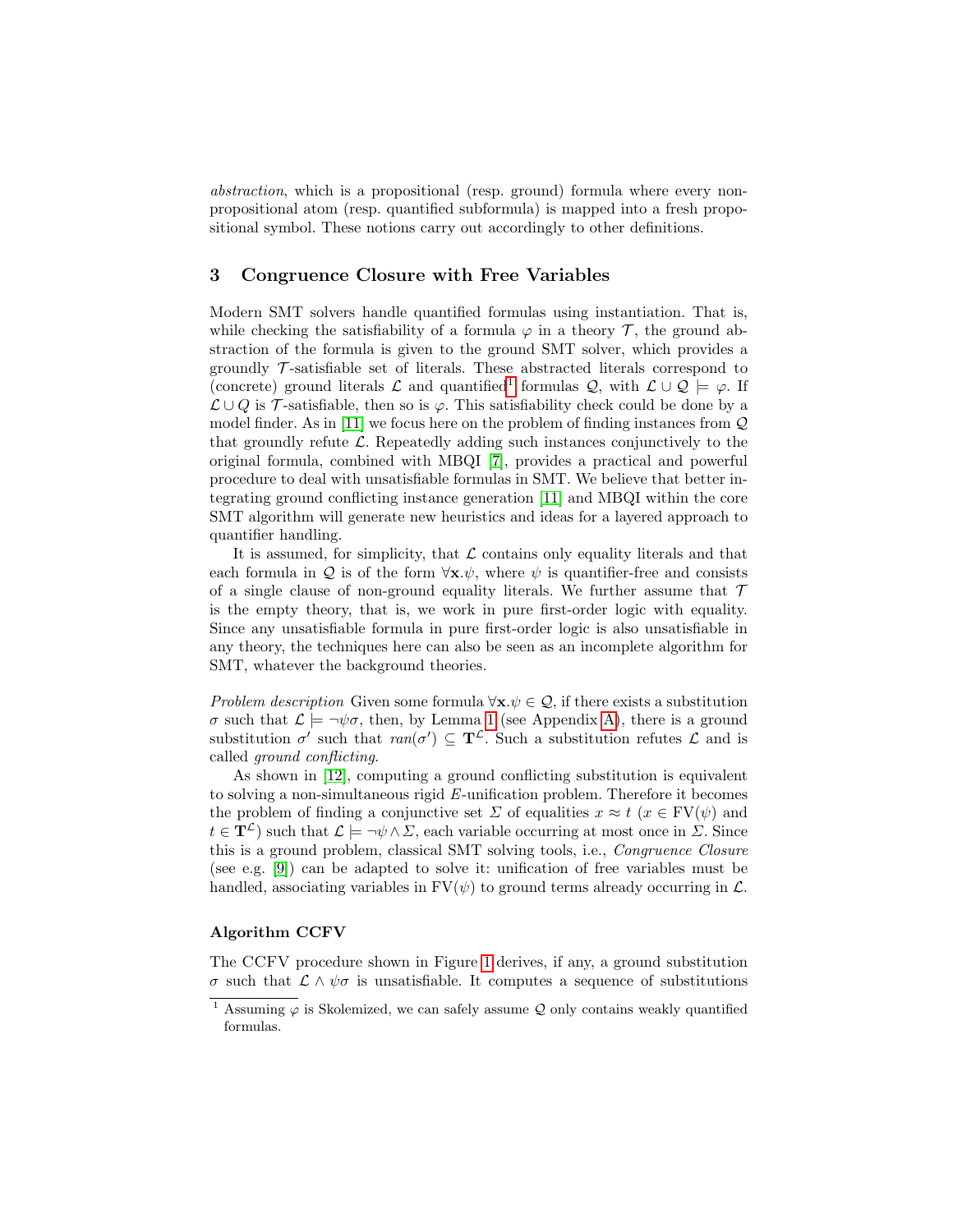$\sigma_0, \ldots, \sigma_k$  such that, for  $\neg \psi = l_1 \wedge \cdots \wedge l_k$ ,

$$
\sigma_0 = \varnothing
$$
;  $\sigma_{i-1} \subseteq \sigma_i$  and  $\mathcal{L} \models l_i \sigma_i$ 

which guarantees that  $\mathcal{L} \models \neg \psi \sigma_k$ .

*Example 1.* Consider a set of literals  $\mathcal{L} = \{f(c) \approx a, f(a) \approx b, f(a) \not\approx f(b)\}\$ and a quantified formula  $\forall x_1, x_2$ .  $(f(x_1) \not\approx a \lor f(x_2) \approx b)$ . Successively evaluating  $\neg \psi = (f(x_1) \approx a \wedge f(x_2) \not\approx b)$  yields  $\sigma_1 = \{x_1 \mapsto c\}$  such that  $\mathcal{L} \models (f(x_1) \approx a)\sigma_1$ and  $\sigma_2 = \{x_1 \mapsto c, x_2 \mapsto b\}$  such that  $\mathcal{L} \models (f(x_2) \not\approx b)\sigma_2$ . Therefore  $\sigma = \sigma_2$  is a ground conflicting substitution, since  $\mathcal{L} \wedge \psi \sigma$  is groundly unsatisfiable.

<span id="page-3-0"></span>

Fig. 1: Congruence Closure with Free Variables.

Preliminaries  $\mathfrak C$  and  $\mathfrak D$  are initially, respectively, the set of equalities and of disequalities in  $\mathcal{L}$ .

Given a term  $s \in \mathbf{T}^{\mathcal{L} \cup \{\psi\}}$ , [s] denotes the *congruence class* of s in the partition of  $\mathbf{T}^{\mathcal{L}\cup\{\psi\}}$  induced by  $\mathfrak{C}$ , i.e.,  $[s] = \{t \mid t \in \mathbf{T}^{\mathcal{L}\cup\{\psi\}}$ ,  $\mathfrak{C} \models s \approx t\}$ . Operations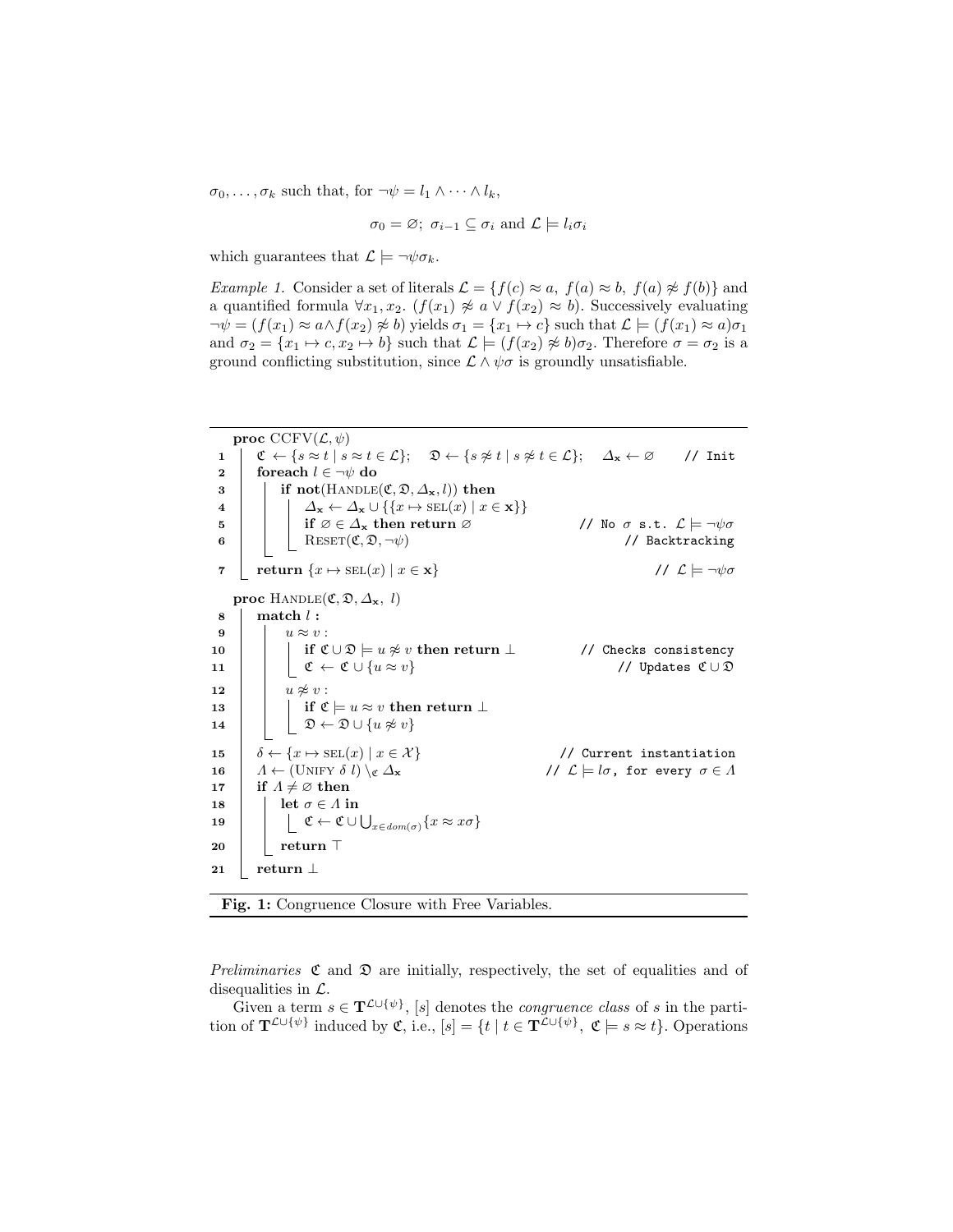on substitutions are performed modulo the current partition, so that, e.g.,  $\theta \subseteq_{\mathfrak{C}} \sigma$ iff, for every  $x \in dom(\theta)$ ,  $\mathfrak{C} \models x\sigma \approx x\theta$ , rather than requiring  $x\sigma = x\theta$ .

 $\Delta_{\mathbf{x}}$  denotes the set of *unfeasible substitutions*, i.e.,  $\delta \in \mathcal{C}$   $\Delta_{\mathbf{x}}$  iff there is no  $\sigma$ such that  $\delta \subseteq_{\mathfrak{C}} \sigma$  and  $\mathcal{L} \models \neg \psi \sigma$ . It is initially empty.

sel denotes a function mapping variables to themselves or ground terms, such that  $\text{SEL}(x) = x$  iff  $[x]$  contains no ground terms, otherwise  $\text{SEL}(x)$  is some ground term  $t \in [x]$ .

Algorithm The current instantiation in  $\mathfrak C$  is obtained depending on the congruence classes of x containing ground terms or not. Thus  $\{x \mapsto \text{SEL}(x) \mid x \in \mathbf{x}\}\$ denotes the current instantiation in C.

For each  $l \in \neg \psi$ , the procedure HANDLE checks its consistency w.r.t.  $\mathfrak{C} \cup \mathfrak{D}$ . If they are incompatible then the current instantiation is unfeasible, which triggers its addition to  $\Delta_{\mathbf{x}}$  and backtracking. Otherwise it tries to extend the current instantiation to some  $\sigma$ , not in  $\Delta_{\mathbf{x}}$ , for which  $\mathcal{L} \models l\sigma$ . If it fails to do so, then again the current instantiation is unfeasible. If every literal in  $\neg \psi$  is asserted successfully, the current instantiation represents a conflicting substitution and is outputed by CCFV. On the other hand, if  $\varnothing$  is added to  $\Delta_{\mathbf{x}}$ , there is no  $\sigma$ such that  $\mathcal{L} \models \neg \psi \sigma$ . So the procedure terminates without producing a ground conflicting substitution.

Backtracking is handled by the procedure RESET, which simply resets  $\mathfrak C$  and  $\mathfrak D$  to their initial states, while the literals in  $\neg \psi$  are marked to be reevaluated by the loop. This is a na¨ıve approach, for simplicity. Smarter backtracks are achievable through careful analysis of the dependencies for the inconsistency found.

The function UNIFY in Figure [2](#page-5-0) takes a set of literals  $\mathcal{L}$ , a substitution  $\theta$  and a literal lθ as input, computing the set of substitutions  $\sigma$  such that  $\theta \subseteq_{\mathfrak{C}} \sigma$  and  $\mathcal{L} = l\sigma$ . It is invoked with the current instantiation and the literal being asserted. If the resulting set is empty, a failure is reported, showing the unfeasibility of the current instantiation. Otherwise one of its elements is chosen and the current instantiation is updated accordingly.

Computing feasible instantiations Adapting the recursive descent E-unification algorithm in [\[1\]](#page-7-10), the function UNIFY computes the set of  $(\mathfrak{C}, \mathfrak{D})$ -unifiers of given equality literals  $u \approx v$  and  $u \not\approx v$ , respectively, extending an initial substitution  $\sigma$ . The resulting unifiers solve the  $E$ -unification problem for  $\mathcal L$  and the given literal. In the presentation, u and  $f(\mathbf{u})$  represent non-ground terms, v and  $f(\mathbf{v})$  terms that may or may not be ground and t and  $f(\mathbf{t})$  ground terms, with subscripts or not.

The *merging* of two ground substitutions  $\sigma_1$  and  $\sigma$  is defined by

$$
\sigma_1 \oplus \sigma_2 = \begin{cases} \sigma_1 \circ \sigma_2 & \text{if } x \in (dom(\sigma_1) \cap dom(\sigma_2)) \text{ only if } \mathfrak{C} \models x\sigma_1 \approx x\sigma_2 \\ \varnothing & \text{otherwise} \end{cases}
$$

The merging of two sets of ground substitutions is the result of pairwisely merging their members. If either set is empty, so is their merging.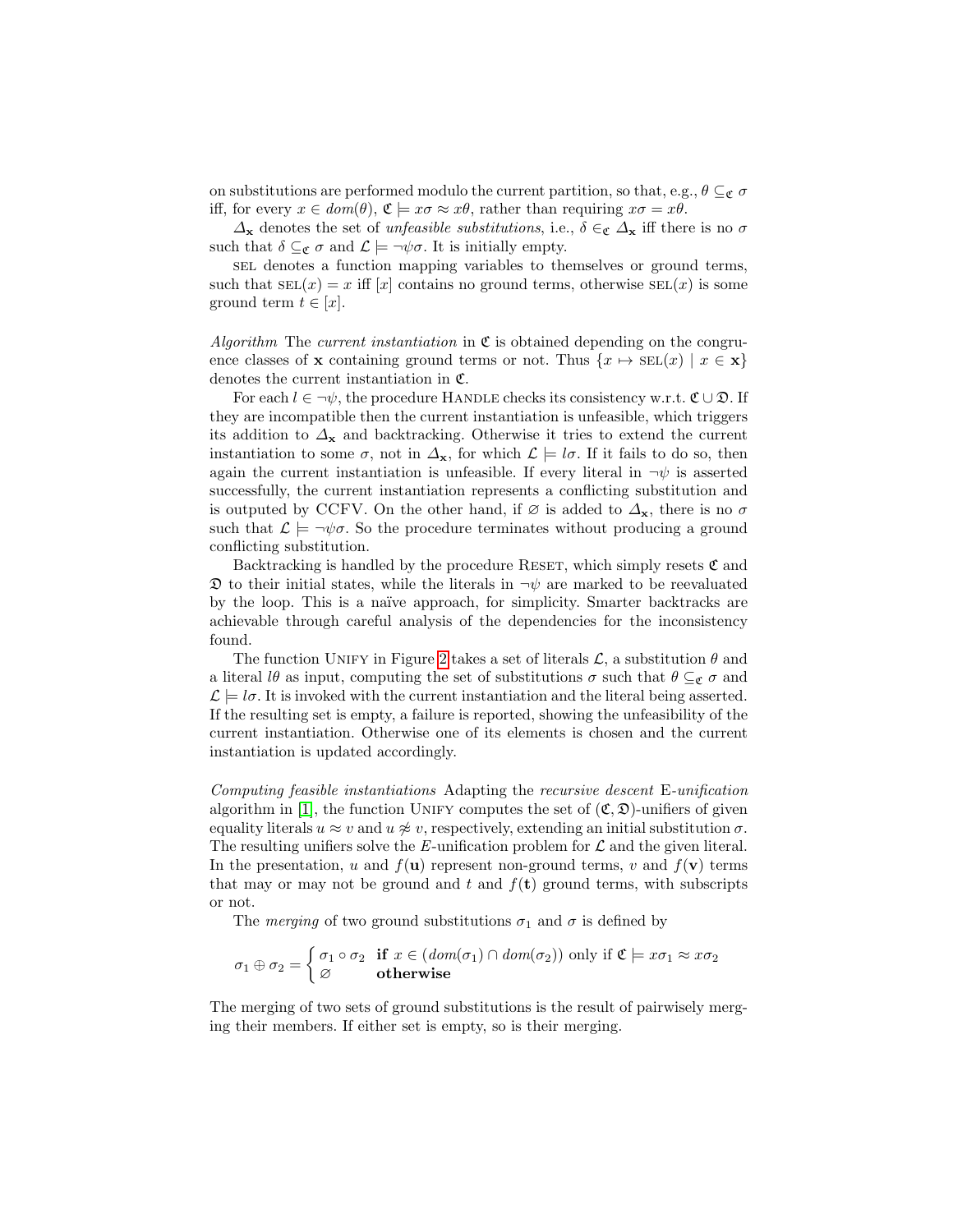*Example 2.* Given substitutions  $\sigma_1 = \{x \mapsto a\}$  and  $\sigma_2 = \{x \mapsto b\}$ , their merging is the empty set unless  $\mathfrak{C} \models a \approx b$ .

| (1) UNIFY $\mathcal{L} \sigma t_1 \approx t_2$                                    | $\mathcal{L} = \begin{cases} \{\sigma\} & \quad \text{if } \mathfrak{C} \models t_1 \approx t_2 \ \varnothing & \quad \text{otherwise} \end{cases}$                                                                      |
|-----------------------------------------------------------------------------------|--------------------------------------------------------------------------------------------------------------------------------------------------------------------------------------------------------------------------|
| (2) UNIFY $\mathcal{L} \sigma x \approx t = \{ \{ x \mapsto t \} \circ \sigma \}$ |                                                                                                                                                                                                                          |
|                                                                                   | (3) UNIFY $\mathcal{L} \sigma f(\mathbf{u}) \approx t = \bigcup_{f(\mathbf{t}) \in [t]} (\text{UNIFY } \mathcal{L} \sigma u_1 \approx t_1) \oplus \cdots \oplus (\text{UNIFY } \mathcal{L} \sigma u_n \approx t_n)$      |
|                                                                                   | (4) UNIFY $\mathcal L \sigma f(\mathbf u) \approx f(\mathbf v) = (\text{UNIFY }\mathcal L \sigma u_1 \approx v_1) \oplus \cdots \oplus (\text{UNIFY }\mathcal L \sigma u_n \approx v_n)$                                 |
| (5) UNIFY $\mathcal{L} \sigma u \approx v$                                        | $=\bigcup_{t\in T} \bigcup_{\theta\in\text{UNIFY}} \bigcup_{\theta\in\text{UNIFY}} \bigcup_{x\in\theta} \text{UNIFY } \mathcal{L} \text{ of } u\theta \approx v\theta$                                                   |
| (6) UNIFY $\mathcal L \sigma u \not\approx t$                                     | $= \bigcup_{t_1 \not\approx t_2 \in \mathfrak{D}, t_1 \in [t], t' \in [t_2]} \text{UNIFY } \mathcal{L} \sigma u \approx t'$                                                                                              |
| (7) UNIFY $\mathcal L \sigma u \not\approx v$                                     | $= \bigcup\nolimits_{t \in \mathbf{T}^{\mathcal{L}}} \bigcup\nolimits_{\theta \in \text{UNIFY} \mathcal{L}} \bigcup_{\varnothing \text{ u} \approx t} \text{UNIFY } \mathcal{L} \text{ of } u\theta \not\approx v\theta$ |

#### <span id="page-5-0"></span>Fig. 2. UNIFY function

Rules are applied through pattern matching on the given literal, following the order presented. The cases (6) and (7) handle the unification with the disequalities in  $\mathfrak{D}$ , which ultimately also rely on the partition induced by  $\mathfrak{C}$ . Cases  $(1-5)$  make the computation of the feasible substitution by recursively going through the terms in the equality literal, eventually matching modulo  $\mathfrak{C}$ . The crucial test occurs in (1), when the substitution computed stands only if the equality over ground terms holds in  $\mathfrak{C}$ . There is no need to check if  $x \in dom(\sigma)$ in (2), since every free variable in the given literals is not in the domain of the given substitution.

Many optimizations may be devised to improve UNIFY, (if  $u$  is a function term  $f(\mathbf{u})$ , one does not need to go through every term in  $\mathbf{T}^{\mathcal{L}}$ , it is sufficient to check any terms of the form  $f(t)$ ; and so on) but the above definition is sufficient for generating every unifier solving the given  $E$ -unification problem, as established in Lemma [2,](#page-8-0) in Appendix [A.](#page-7-8)

Example 3. Let CCFV be applied on the following input:

$$
\mathfrak{C} = \{ a \approx f(c), b \approx f(a) \} \qquad \Delta_{\mathbf{x}} = \varnothing \mathfrak{D} = \{ f(a) \not\approx f(b) \} \qquad \neg \psi = f(x_1) \approx a \land f(x_2) \not\approx b.
$$

For  $l = f(x_1) \approx a$ , HANDLE( $\mathfrak{C}, \mathfrak{D}, \Delta_{\mathbf{x}}, l$ ) adds l to  $\mathfrak{C}$ , since it is consistent with  $\mathfrak{C} \cup \mathfrak{D}$ . The current instantiation is  $\varnothing$ , so UNIFY  $\mathcal{L} \varnothing f(x_1) \approx a$  is invoked. According to its definition,

UNITY 
$$
\mathcal{L} \otimes f(x_1) \approx a = \text{UNIFY } \mathcal{L} \otimes f(x_1) \approx f(c)
$$

\n
$$
= \text{UNIFY } \mathcal{L} \otimes x_1 \approx c
$$

\n[Rule (3)]

\n
$$
= \{ \{x_1 \mapsto c\} \}
$$

\n[Rule (2)]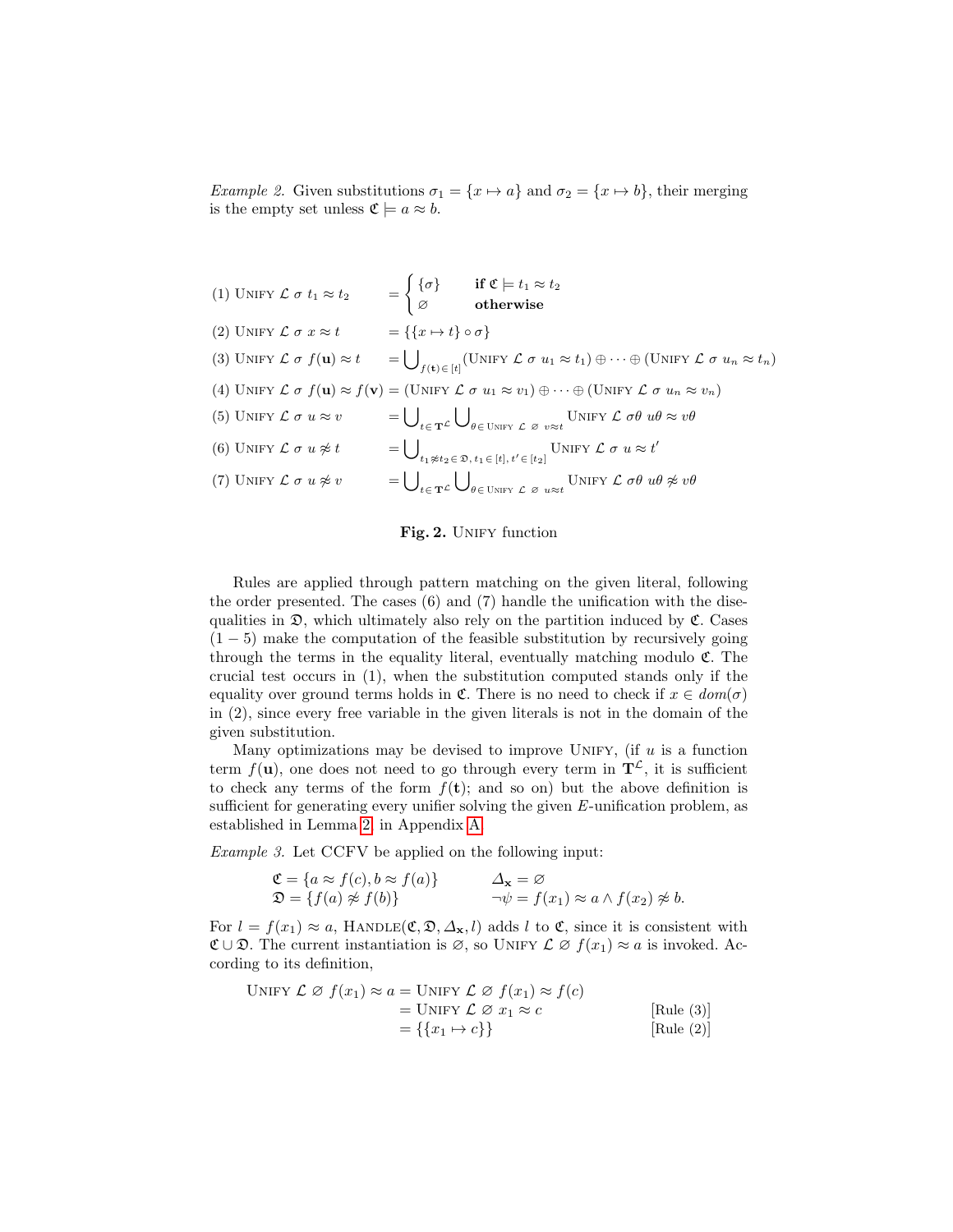since  $f(c)$  is the only term in [a] unifiable with  $f(x_1)$ : for every other  $t \in [a]$ , UNIFY  $\mathcal{L} \varnothing f(x_1) \approx t = \varnothing$ . Since  $\{x_1 \mapsto c\}$  is not in  $\Delta_{\mathbf{x}}$ , it is a feasible substitution, triggering the addition of  $\{x_1 \approx c\}$  to  $\mathfrak C$  and the successful termination of this invocation of HANDLE.

For  $l = f(x_2) \not\approx b$ , HANDLE adds l to  $\mathfrak D$  (no inconsistency) and invokes UNIFY  $\mathcal{L} \delta f(x_2) \not\approx b$ , with  $\delta = \{x_1 \mapsto c\}$  as the current instantiation. Thus,

UNIFY 
$$
\mathcal{L} \delta f(x_2) \not\approx b = \text{UNIFY } \mathcal{L} \delta f(x_2) \approx f(b)
$$

\n
$$
= \text{UNIFY } \mathcal{L} \delta x_2 \approx b
$$

\n
$$
= \{ \{x_2 \mapsto b\} \circ \delta \}
$$

\n[Rule (3)]

\n
$$
= \{ \{x_1 \mapsto c, x_2 \mapsto b\} \}
$$

\n[Rule (2)]

\n[Composition]

since  $f(a) \not\approx f(b)$ , the sole disequality in  $\mathfrak{D}$ , is such that  $f(a) \in [b]$  and  $f(b)$  is unifiable with  $f(x_2)$ , deriving  $\{x_2 \mapsto b\} \circ \delta$ . Since  $\{x_1 \mapsto c, x_2 \mapsto b\}$  is not in  $\Delta_{\mathbf{x}}$ ,  ${x_2 \approx b}$  is added to **C**.

With no more literals to process in  $\neg \psi$ , the current instantiation  $\sigma = \{x_1 \mapsto$  $c, x_2 \mapsto b$  is outputed. It is a ground conflicting substitution for  $\mathcal{L} \wedge \psi$ .

The correctness of CCFV is established in Theorem [1.](#page-6-0)

<span id="page-6-0"></span>**Theorem 1.** Consider a ground formula  $\mathcal{L}$  and a formula  $\psi$  with free variables. If there are ground conflicting substitutions for  $\mathcal L$  and  $\psi$ , then there exists a ground substitution  $\sigma$  such that  $\sigma = \text{CCFV}(\mathcal{L}, \psi)$ ,  $\text{ran}(\sigma) \subseteq \mathbf{T}^{\mathcal{L}}$  and  $\mathcal{L} \models \neg \psi \sigma$ .

Proof (sketch). Relying on Lemma [2,](#page-8-0) the computation of ground conflicting substitutions by CCFV can be proven through induction on the structure of  $\psi$ .

## 4 Future work

Since completeness is frequently lost for theories more expressive than the empty one, handling quantifiers is essentially an effort of having efficient but incomplete techniques that, for some fragments, allow decision procedures, but often not.

We want to define a framework encompassing not only the derivation of ground conflicting but of model conflicting instances, that is, instances refuting a ground model extended into a candidate model for the original formula. This would amount to extend CCFV to handle MBQI, an effective approach for quantifiers in SMT. Furthermore, it is essential to include theory reasoning in these processes.

We are starting to integrate the CCFV algorithm within the SMT solver veriT [\[5\]](#page-7-11), in order to evaluate and improve our approach of ground conflicting instance generation [\[11\]](#page-7-0). We believe CCFV is also strongly related to approaches like bounded simultaneous rigid  $E$ -unification [\[2\]](#page-7-12). It is however not clear how to reconcile both approaches since CCFV considers only one quantified formula at a time.

While extending CCFV for deriving substitutions conflicting modulo theories, the foremost theory to consider will be LIA. We will investigate techniques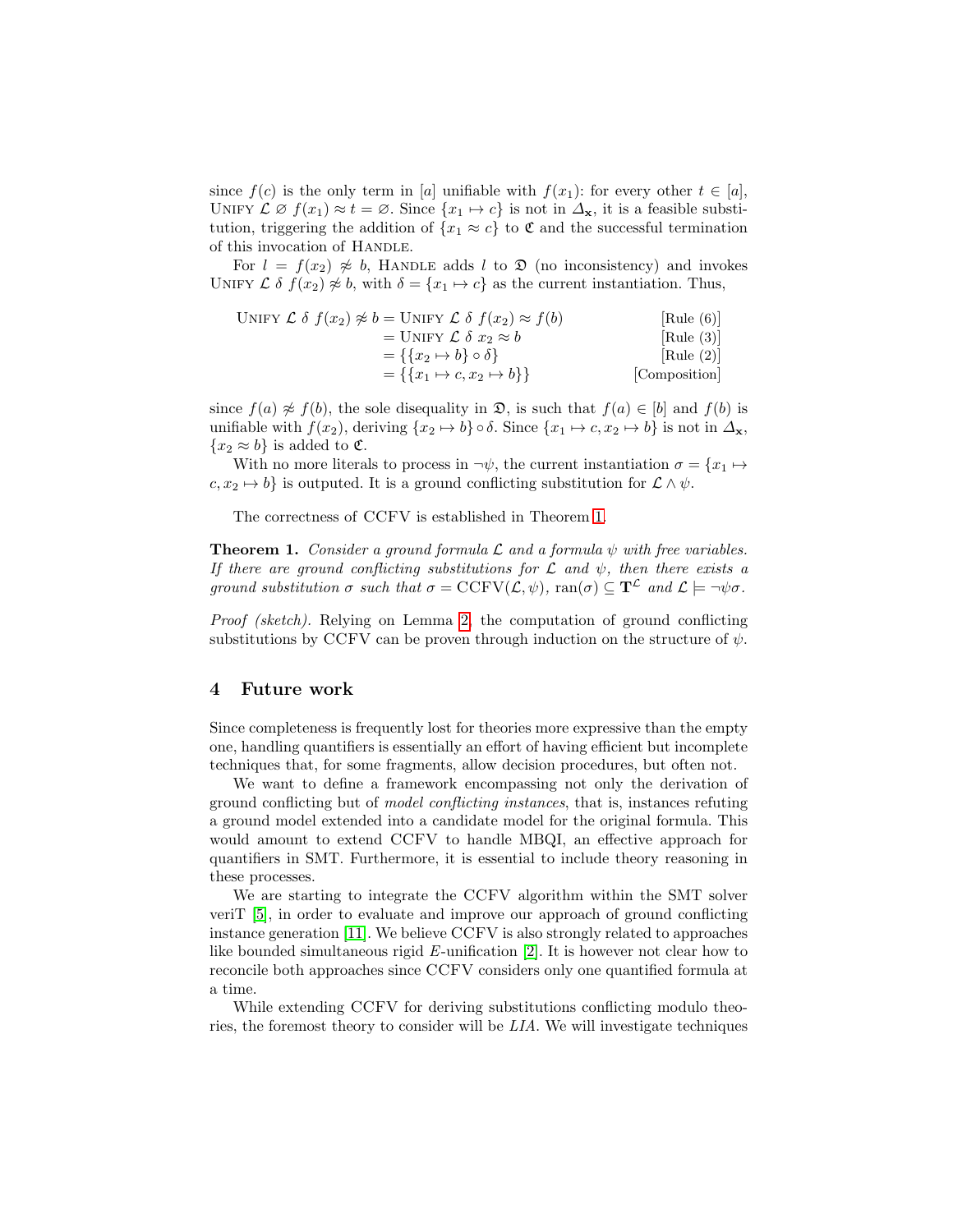such as *Hierarchic Theorem Proving*  $|4|$ , which obtains an effective procedure for handling quantified formulas with interpreted terms. To do so they combine ground and resolution-based reasoning, besides a model refinement technique with similarities to MBQI.

## References

- <span id="page-7-10"></span>1. F. Baader and J. H. Siekmann. Unification theory. In Handbook of Logic in Artificial Intelligence and Logic Programming, Volume2, Deduction Methodologies, pages 41–126. 1994.
- <span id="page-7-12"></span>2. P. Backeman and P. Rümmer. Theorem proving with bounded rigid E-unification. (To appear).
- <span id="page-7-1"></span>3. C. Barrett, R. Sebastiani, S. A. Seshia, and C. Tinelli. Satisfiability modulo theories. In A. Biere, M. J. H. Heule, H. van Maaren, and T. Walsh, editors, Handbook of Satisfiability, volume 185 of Frontiers in Artificial Intelligence and Applications, chapter 26, pages 825–885. IOS Press, Feb. 2009.
- <span id="page-7-13"></span>4. P. Baumgartner, J. Bax, and U. Waldmann. Finite Quantification in Hierarchic Theorem Proving. In S. Demri, D. Kapur, and C. Weidenbach, editors, Automated Reasoning, volume 8562 of Lecture Notes in Computer Science, pages 152–167. Springer International Publishing, 2014.
- <span id="page-7-11"></span>5. T. Bouton, D. C. B. de Oliveira, D. D´eharbe, and P. Fontaine. veriT: an open, trustable and efficient SMT-solver. In R. A. Schmidt, editor, Proc. Conference on Automated Deduction (CADE-22), 2009.
- <span id="page-7-4"></span>6. D. Detlefs, G. Nelson, and J. B. Saxe. Simplify: A theorem prover for program checking. Technical Report HPL-2003-148, HP Laboratories Palo Alto, 2003.
- <span id="page-7-5"></span>7. Y. Ge and L. de Moura. Complete instantiation for quantified formulas in satisfiabiliby modulo theories. In A. Bouajjani and O. Maler, editors, CAV 2009, volume 5643 of LNCS, pages 306–320. Springer, 2009.
- <span id="page-7-3"></span>8. L. Moura and N. Bjørner. Engineering  $DPLL(T)$  + saturation. In *IJCAR '08: Pro*ceedings of the 4th international joint conference on Automated Reasoning, pages 475–490, Berlin, Heidelberg, 2008. Springer-Verlag.
- <span id="page-7-9"></span>9. R. Nieuwenhuis and A. Oliveras. Fast congruence closure and extensions. Information and Computation, 205(4):557 – 580, 2007. Special Issue: 16th International Conference on Rewriting Techniques and Applications.
- <span id="page-7-2"></span>10. R. Nieuwenhuis and A. Rubio. Paramodulation-based theorem proving. In J. A. Robinson and A. Voronkov, editors, Handbook of Automated Reasoning, volume I, chapter 7, pages 371–443. Elsevier Science B.V., 2001.
- <span id="page-7-0"></span>11. A. Reynolds, C. Tinelli, and L. M. de Moura. Finding conflicting instances of quantified formulas in SMT. In Formal Methods in Computer-Aided Design, FMCAD 2014, Lausanne, Switzerland, October 21-24, 2014, pages 195–202, 2014.
- <span id="page-7-6"></span>12. A. Tiwari, L. Bachmair, and H. Rueß. Rigid e-unification revisited. In D. McAllester, editor, Automated Deduction CADE-17, volume 1831 of Lecture Notes in Artificial Intelligence, pages 220–234, Pittsburgh, PA, jun 2000. Springer-Verlag.

## <span id="page-7-8"></span>A Auxiliary results

<span id="page-7-7"></span>**Lemma 1.** Consider a ground formula  $\varphi$  and a formula  $\psi$  with free variables. If there exists a substitution  $\sigma$  such that  $\varphi \models \psi \sigma$ , then there is a ground substitution  $\sigma'$  such that  $\varphi \models \psi \sigma'$  and  $\text{ran}(\sigma') \subseteq \mathbf{T}^{\varphi}$ .